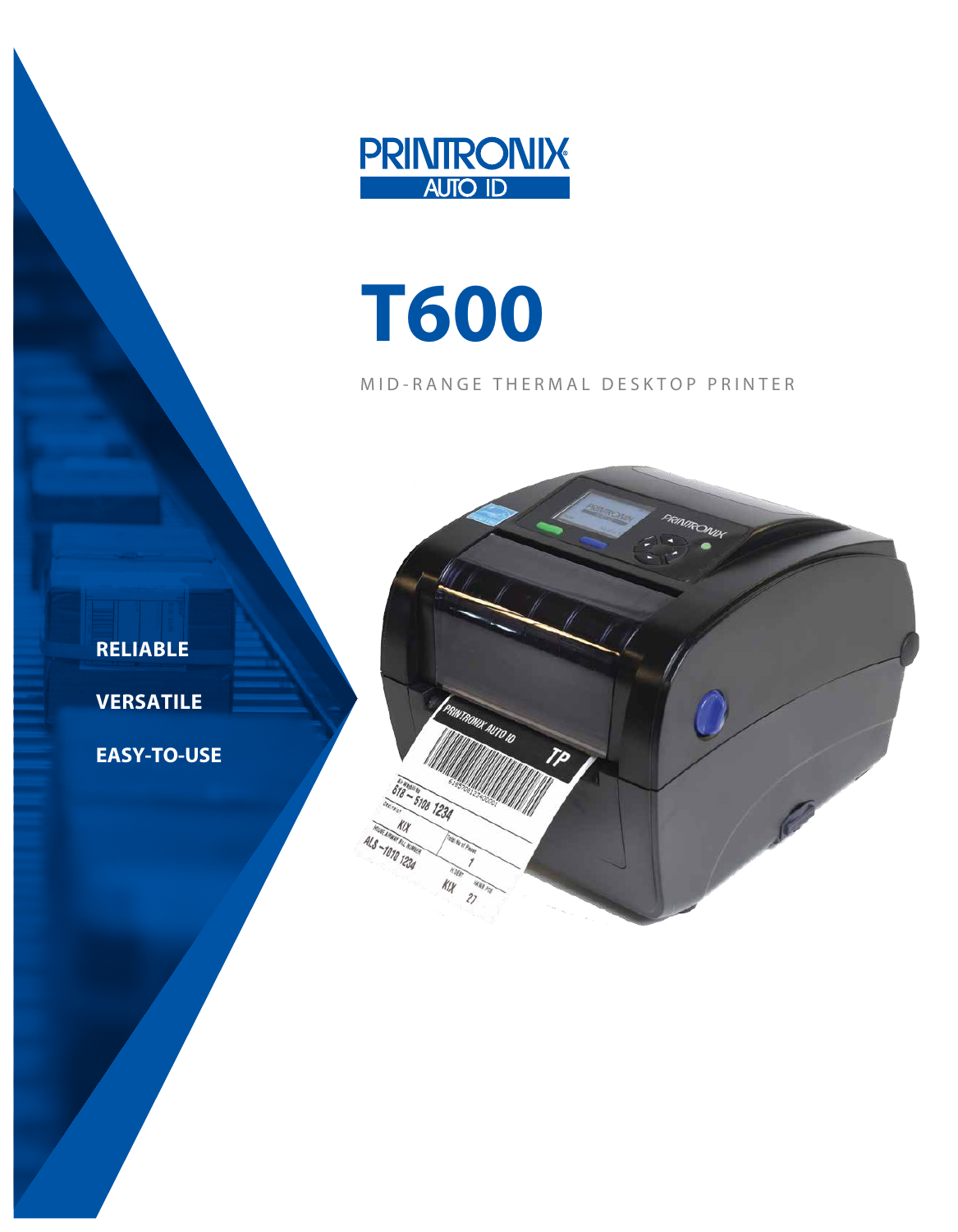



# **Our Most Versatile Desktop Printer**

The T600 is an exceptional mid-range desktop printer for applications that require reliable performance, versatile features and easy operation. The T600 is remarkably well suited to a large variety of industries due to its ability to utilize Direct Thermal and Thermal Transfer technology.



# **RELIABLE PERFORMANCE VERSATILE FEATURES EASY TO USE**

- Built on a proven  $\mathbf{r}$ platform
- Large RAM and a powerful 32 bit processor for quick processing and first label out
- Durable double wall construction
- Fast 8 inches per second print speed



- Option to choose between direct thermal and thermal transfer printing
- Multiple connectivity choices including Serial, Ethernet, USB, USB Host
- Compact size fits anywhere



- Ouick media and ribbon loading
- Large media roll for fewer roll changes
- Easy to navigate menus
- Large 2.3" color display and intuitive 6 button control set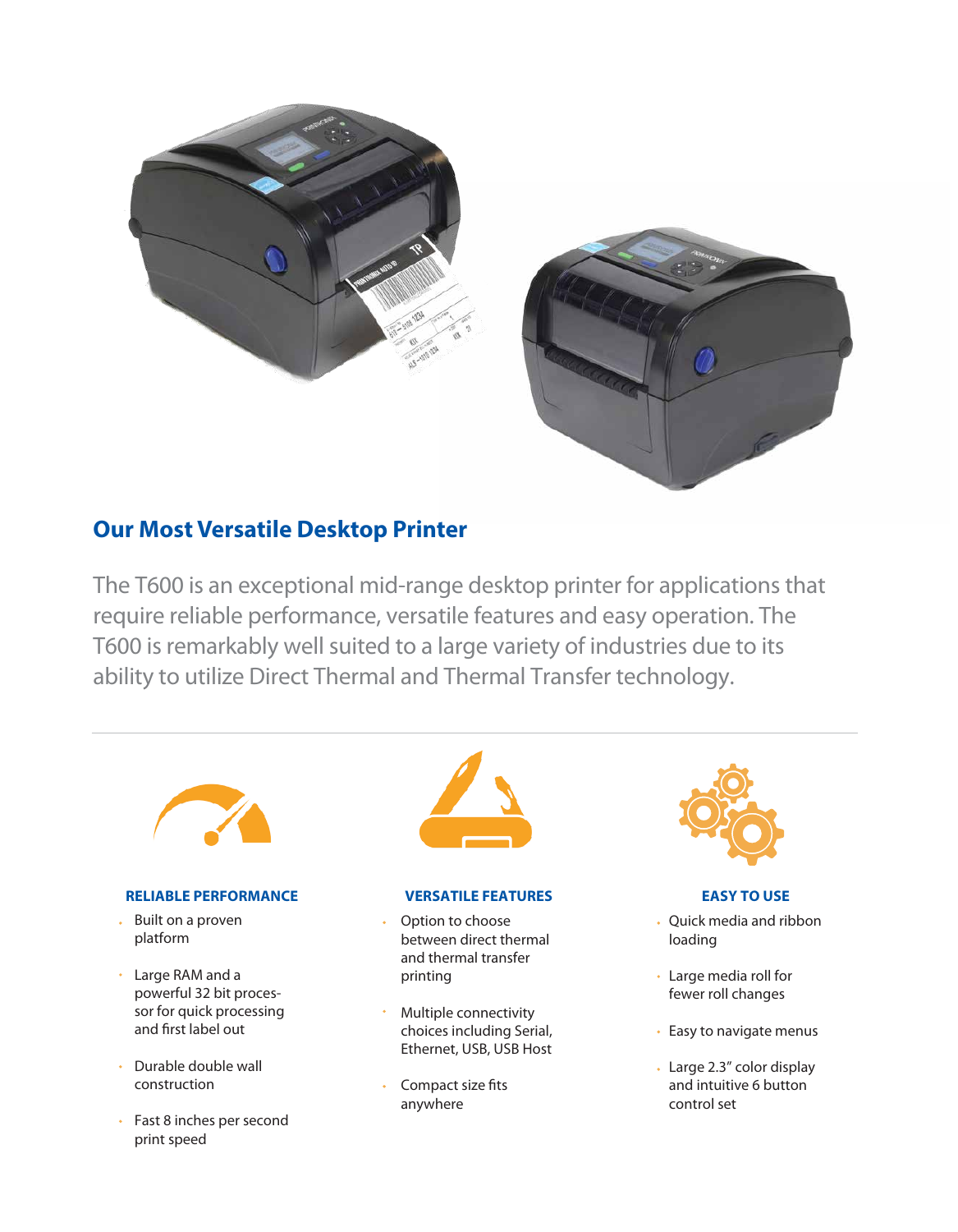## **THERMAL TRANSFER OR DIRECT THERMAL – WHICH TECHNOLOGY IS RIGHT FOR YOU?**

The T600 is unique in its ability to operate as both a direct thermal and thermal transfer printer. Direct thermal printers are less expensive to operate since they print directly onto media. The downside of this technology is that labels or media can fade over time and users are limited to printing on direct thermal media.

Thermal Transfer technology uses a ribbon to transfer the image so it generates a more durable label that won't fade. It gives users the option to choose from a wider range of media including water resistant and tear resistant labels. Having the option to choose means the same printers can be used throughout an application and print on different types of labels.

### **EASY TO USE**

Desktop printers are frequently used by a large number of people in busy environments. Employees need to be able to learn how to use the printer quickly then move on to perform other jobs. We've color coded the interactive parts of the printer for easy media loading, and included an intuitive menu and large color display for simple operation. And of course we included the reliability that were known for.

## **APPLICATIONS**

Designed to thrive in real world applications, the versatility of the T600 makes it especially well-suited to a wide variety of industries.



**Retailing**

- Point-of-Sale
- Receipt and Coupon Printing
- Inventory Control



**Medical and Pharmaceutical**

- Specimen Labeling
- Patient Wristbands
- Pharmacies



**Shipping and Receiving**

- Shipping and Receiving
- Compliance Labeling
- Asset Tracking